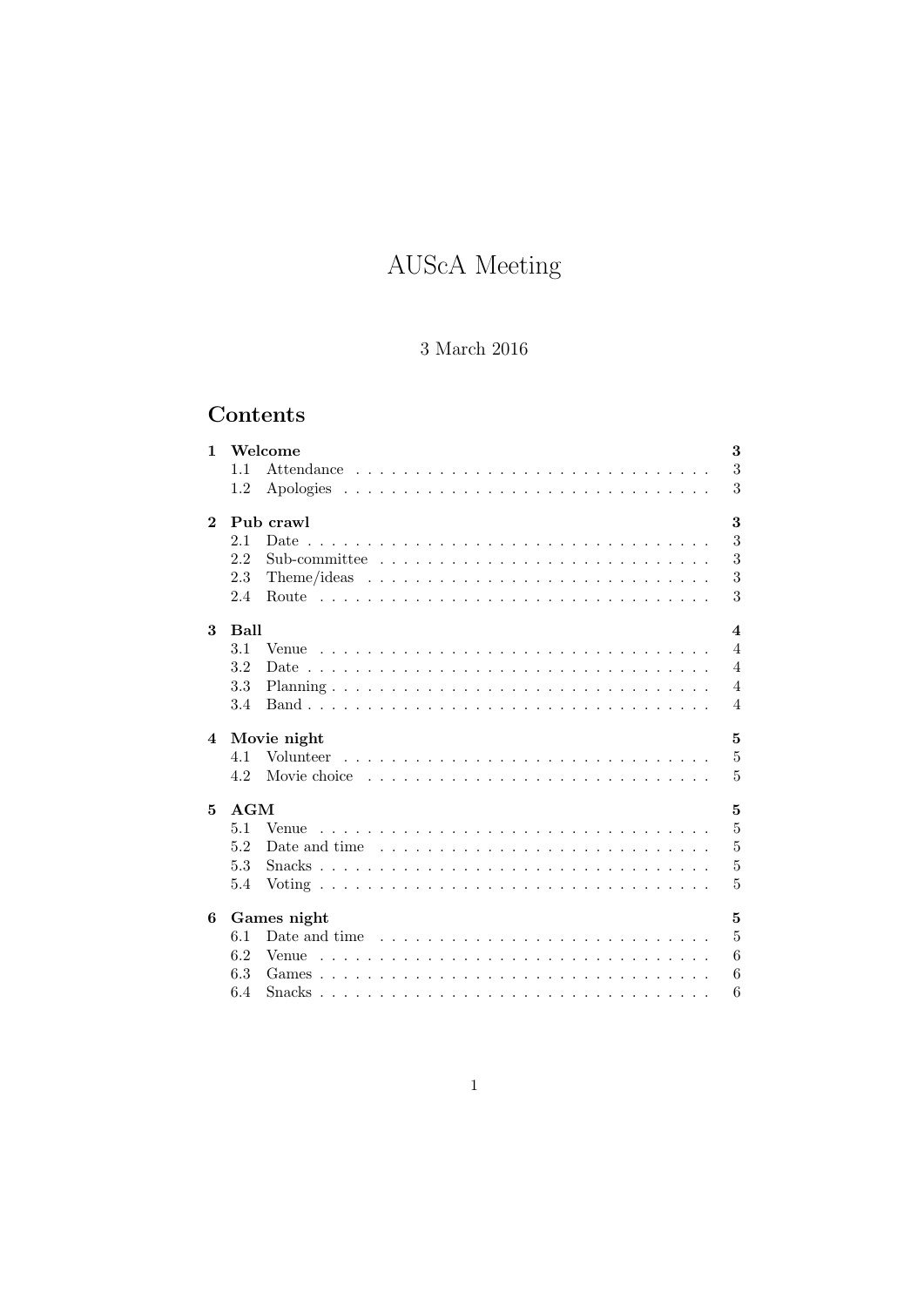| 7 Grant applications |  |  |  |  |
|----------------------|--|--|--|--|
|                      |  |  |  |  |
|                      |  |  |  |  |
| 8 Next meeting       |  |  |  |  |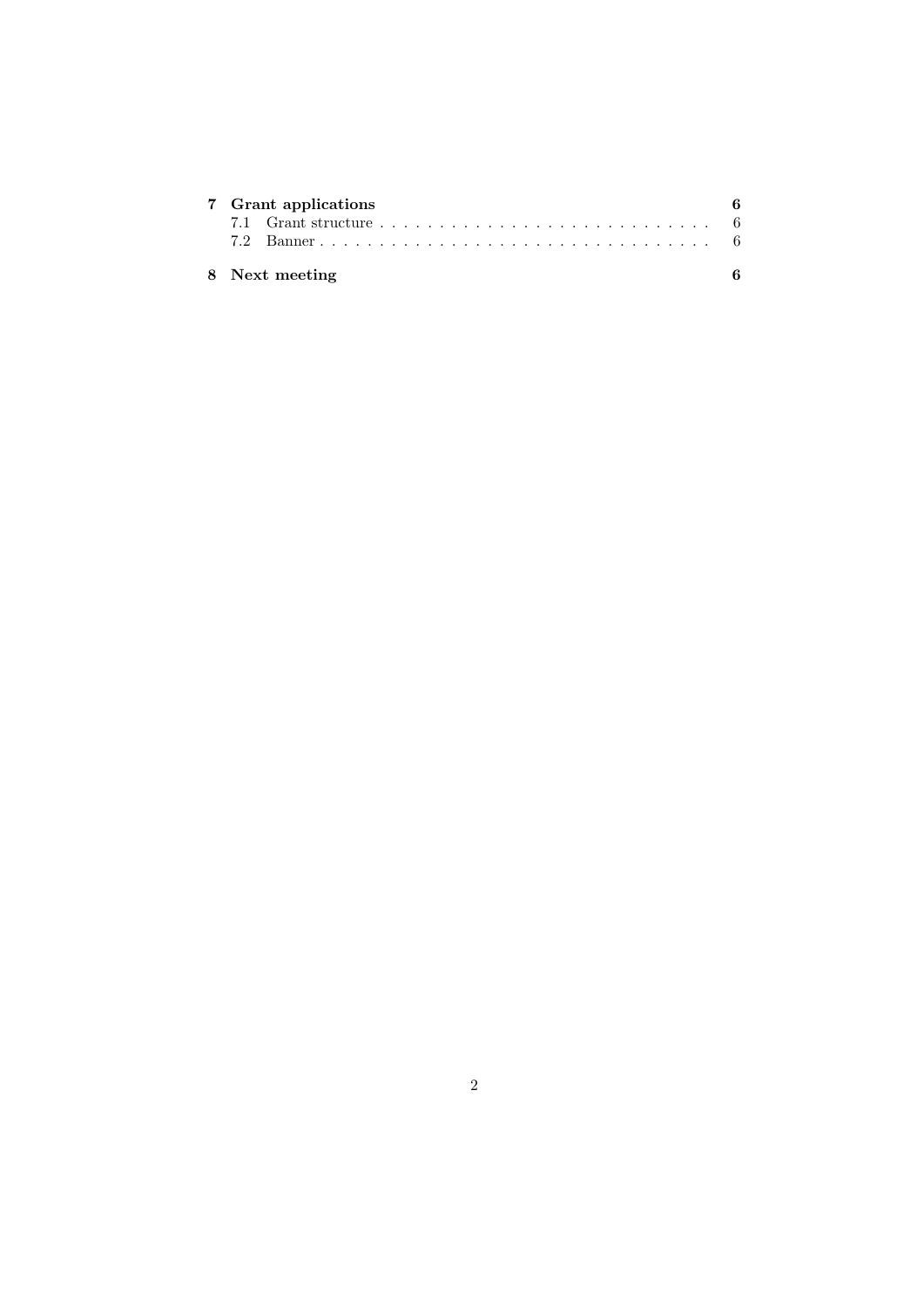# 1 Welcome

This meeting was held in the Clubs Meeting room on Thursday, March 3rd, at 9am.

#### 1.1 Attendance

Catisha Coburn, Karl Asmussen, Sophia Ackling, Brittany Howell, Emi Schutz, Kirsten Smith, Ben Geytenbeek

#### 1.2 Apologies

Jason Oliver, Arthur Yeow, Juewan Kim, Kimberley McLean, Urwah Nawaz, Ellen Swan, Taylor Thomson

# 2 Pub crawl

Shirt purchases will begin in week 4. We will sell shirts from 11-3 Monday to Thursday of week 4.

Shirt pickups will be Wednesday to Thursday 11-2 and Friday from 3pm until the starting pub.

#### 2.1 Date

April 8, Friday week 6.

#### 2.2 Sub-committee

The committee has decided that they require a sub-committee for the pub crawl. Ben and Kirsten have volunteered to be part of this sub-committee, and it is anticipated that Jaewan and Ellen will also be involved. Ben will visit potential venues today.

#### 2.3 Theme/ideas

As suggested during the Meet and Greet pizza night, the theme will be puns based on famous physicists' names: Einstein, Bloody Mary Curie and Coopernicus. These shirts will be in green, red and blue. Because of the different designs, it is possible that we will sell over 300.

#### 2.4 Route

It was suggested that the pubcrawl start at The Elephant and then split into PJ O'Brien's and the Austral, then proceeding to the London. Sugar was an alternative suggestion to the London, and will be further investigated.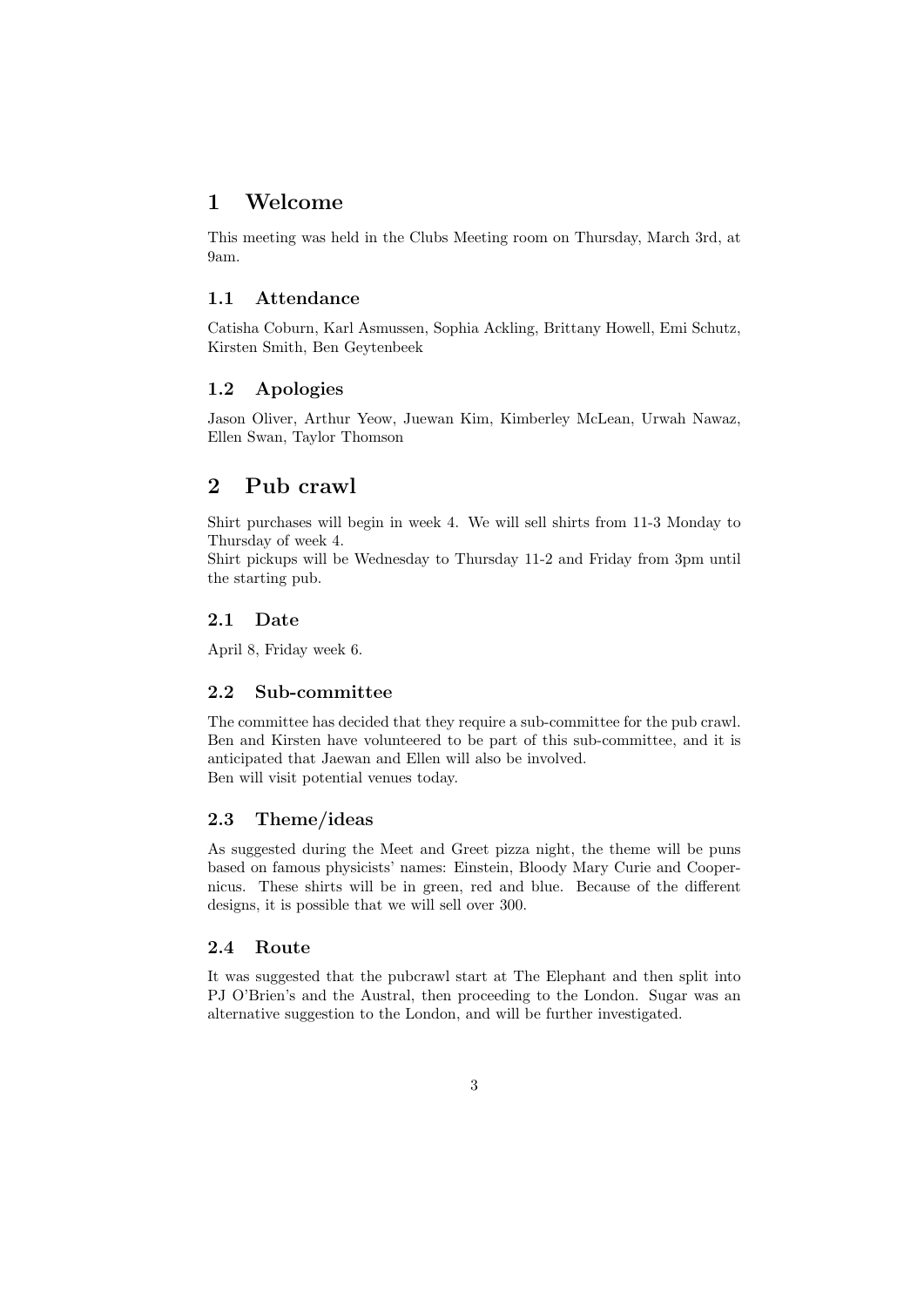# 3 Ball

#### 3.1 Venue

The proposed venue is The Boatshed. This venue is owned by the University of Adelaide and hire costs will be waived for AUScA. The venue offers meal and drinks packages, but the committee will also investigate outside catering (in particular, the Art Gallery may do catering). The committee will also investigate hiring different chairs.

It will be possible to set up the venue from 12pm, and Brittany suggested that we decorate the rafters with fairy lights.

The drinks package will be around \$30 per head for beer, punch and cider. It is also possible to BYO wine, and Ellen knows someone who can sell us bulk wine for cheaper. Kirsten will find out if the committee will be responsible for service of alcohol.

In terms of capacity, the committee will aim to sell around 120 tickets, so that there is room for a dancefloor. An additional 20-30 tickets will be reserved for staff and alumni.

#### 3.2 Date

The venue will be booked immediately, for June 4th. This is Saturday of week 12.

#### 3.3 Planning

Tickets will be sold as soon as major details are organised. It is our aim to start selling tickets at the movie night. Still to be organised:

- Catering  $+$  chairs
- Music
- Speaker
- Wine

#### 3.4 Band

For the dinner part of the evening, contemporary classical music would be ideal. Ben will talk to the Conservatorium to see if we can hire a student string quartet. This music would play 6-9pm. A different band is proposed for 9-12am.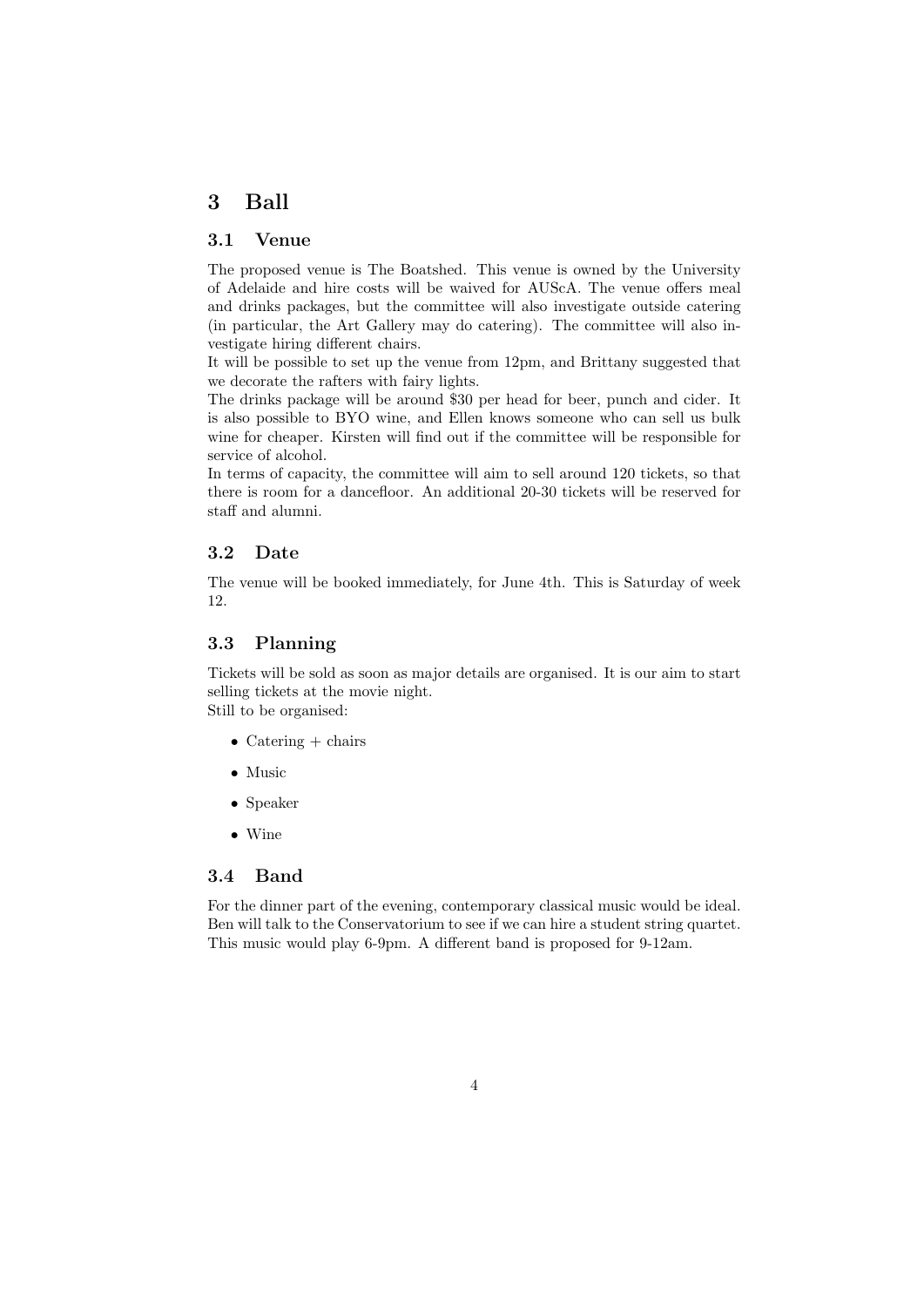# 4 Movie night

#### 4.1 Volunteer

The committee requires a volunteer to organise the movie night. Emi has volunteered: she will book the Braggs for Thursday of week 4 from 6pm. The movie will commence at 6:30pm. Emi will make facebook event, too.

#### 4.2 Movie choice

AUScA will be playing The Martian (blu-ray). Brittany will purchase the film. Popcorn will also be given out when people enter the Braggs, rather than being handed out during the film. Emi and Kirsten will bring in popcorn machines, and they will help Brittany to make the popcorn during the afternoon on Thursday.

Brittany will buy bags, popcorn and flavourings.

# 5 AGM

#### 5.1 Venue

The AGM will be held in a Braggs meeting room (level 2 or 3) and will begin before 6pm as the building locks at that time. Brittany will ask Mark or Roger about booking this space. Emi will also make a facebook event for the AGM.

#### 5.2 Date and time

March 29: Tuesday week 5 at 6pm.

#### 5.3 Snacks

Food is allowed in the meeting rooms. Snacks will be provided by the committee.

#### 5.4 Voting

Emi has put a page up on the AUScA website, and will update the dates.

# 6 Games night

It was suggested that AUScA hold a games night.

## 6.1 Date and time

The proposed date is Week 7, on Tuesday or Thursday. Brittany will put a poll on facebook regarding games, and Karl will book the